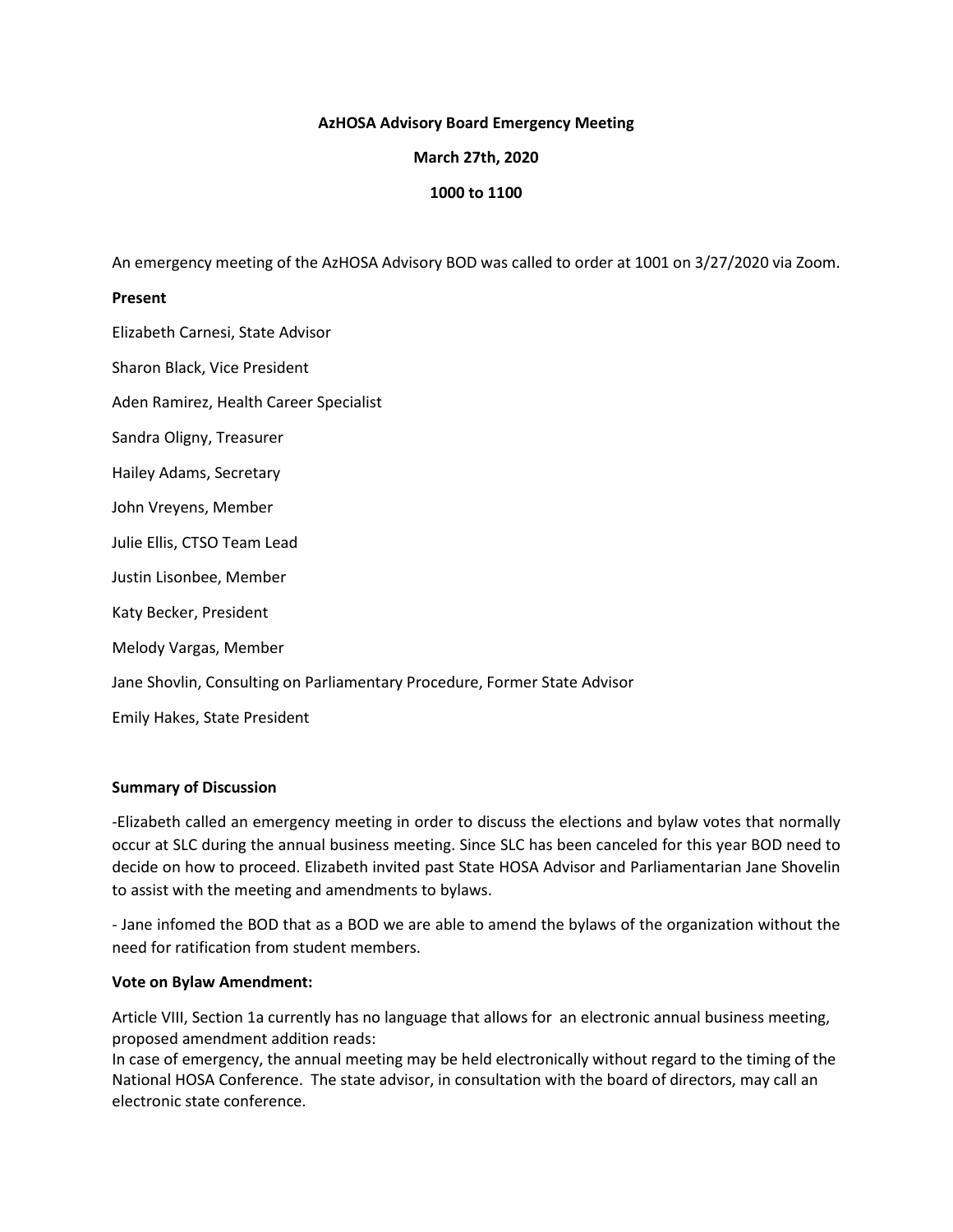Members voted to approve the amendment addition, 8 votes in favor, no opposed, the amendment addition passed with unanimous consent.

### **Discussion Cont.**

-Elizabeth expressed concern to the BOD in regards to meeting the quorum necessary to elect a new state officer team via online platform for voting.

-Elizabeth informed the BOD of the current rules allowing for 2 voting delegates per chapter, that would have been present had SLC taken place, current totals are as follows: 66 chapters have registered voting delegates totalling 132 delegates, eligible chapters to register voting delegates are 209 which should give a total of 418 delegates. In order to hold a business meeting and an election a quorum must be met which would be half, plus one, of eligible delegates equaling 210 delegates. Elizabeth has given advisors a deadline of April 10th, 2020 to submit voting delegates.

-Current candidate pool for state officers is 13 students, down from 26 initial applicants, 22 interviews and 15 slated, where two candidates declined to run. Full officer team consists of 9 total members.

-In reviewing the bylaws it states that current officers must stay in place until a new team is elected.

-Elizabeth is working with slated candidates in order to prepare a pre-recorded speech, a virtual meet the candidate poster using Canva, biographies, and resume for delegates to review online prior to voting online. All required material for slated candidates is due to Elizabeth by Monday March 30th.

-Sandi Oligny made the recommendation to have a wufoo form that delegates can ask candidates questions, similar to how the question and answer session held at SLC.

-Recommendation was made by Julie Ellis to have all slated officer candidates move forward and be offered a position. Allow for more chapter visits, with less strain on student and school attendance.

-State Presiden Emily Hakes voiced her concern over electing all candidates. Thinks the campaign is an important part of the process, as well as an opportunity for the student to grow as a leader and the student members are given an opportunity to identify the best leader out of the candidates. By keeping the elections as is it helps keep everything as close to normal in these trying times.

-Recommendation was made by Katy Becker to move forward with the election as scheduled and if for some reason quorum is not met the decision can be made at that time to move forward with electing all the candidates to the state officer team.

- Elizabeth had the idea to use a facebook live announcement where current state officers will announce their successors to office.

- Julie had a question on how HOSA is determining when and which chapters have the ability to register voting delegates. Is the number based off of the original SLC deadline date, or the deadline date for a virtual conference that was canceled before the deadline came?

- After discussion it was determined by the board that the voting delegate counts will be based off of chapters that had registered for the original March 6th SLC deadline, prior to discussion of virtual conference and thus cancelation.